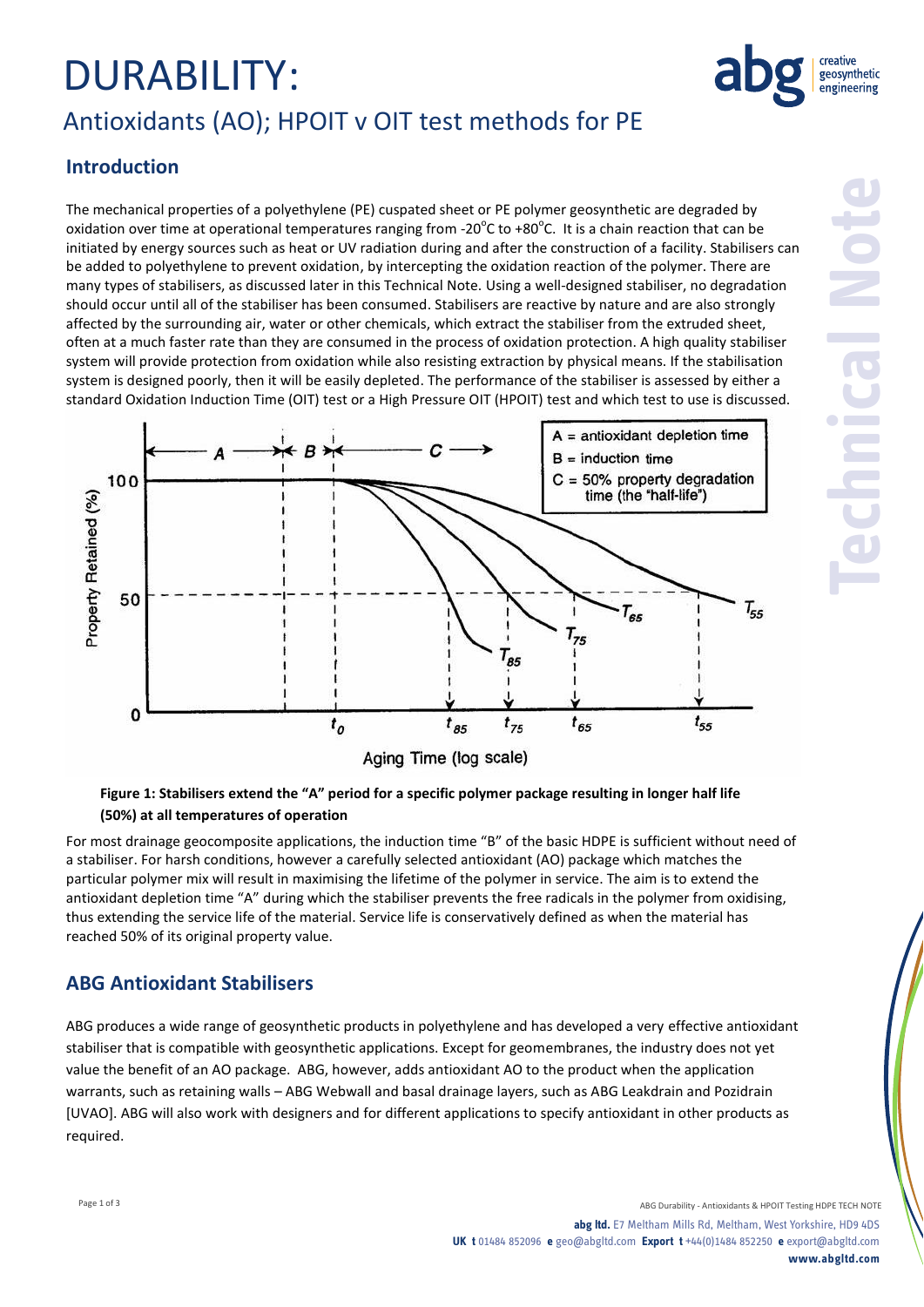# DURABILITY:

# Antioxidants (AO); HPOIT v OIT test methods for PE

## **History of Antioxidant Stabilisers and OIT Testing Methods**

#### **The OIT Test**

To test the effectiveness of a stabiliser an accelerated ageing test method using heat was developed to compare different HDPE and LLDPE sheet products.

The first ASTM test method for Oxidative Induction Time (OIT) was ASTM D 3895-14: Test Method for Oxidative-Induction Time of Polyolefins by Differential Scanning Calorimetry (DSC) (**Figure 2**). A small sample of the material to be tested is placed in the apparatus which measures heat and energy extremely accurately. The apparatus heats the sample to 200 $^{\circ}$ C and at the appropriate time, oxygen is introduced into the system and the sample begins to oxidise.





**Technical Note**

geosynthetic engineering

**Figure 2: Differential Scanning Calorimeter (DSC) OIT test equipment to ASTM D 3895-14**

**Figure 3: Measuring the Oxidative Induction Time provided by the stabilisers**

Whilst oxidation is suppressed by the stabiliser, eventually the stabilisers are completely consumed, the material sample begins to combust, and additional energy is released. These events are timed, and the number of minutes between the introduction of oxygen and a change in the slope on the curve is recorded as this indicates the onset of combustion and, concurrently, that the entire stabiliser has been consumed. (**Figure 3**).

Early in the industry's history, the only stabilisation system available was a combination of hindered phenolic stabilisers (referred to as primary antioxidants) and phosphate compounds (referred to as secondary antioxidants). The ASTM 3895 method was quite functional for measuring the effectiveness of these original stabilisers in the various sheet materials on the market.

#### **Development of Stabilisers and HP-OIT Test**

In the 1990s, a new type of stabiliser became available: hindered amines (HALS or Hindered Amine Light Stabilisers). HALS was initially developed for the stabilisation and protection of polyethylene clear/transparent films from degradation due to ultraviolet (UV) light and it was soon discovered that they also improved the performance and durability against oxidation as well. HALS began to be incorporated into the production of geosynthetics. Whilst HALS improved performance, as shown by field tests and other applications, the existing laboratory test ASTM 3865 reported a poor OIT value. HALS and the by-products that HALS produce whilst performing their stabilisation function had a tendency to evaporate and volatilise during OIT testing which is conducted at an elevated temperature of (200<sup>o</sup>C). In addition, there was a very poor correlation between the OIT (ASTM 3895) results, the level of HALS present in the sheet, and the actual performance of the materials.